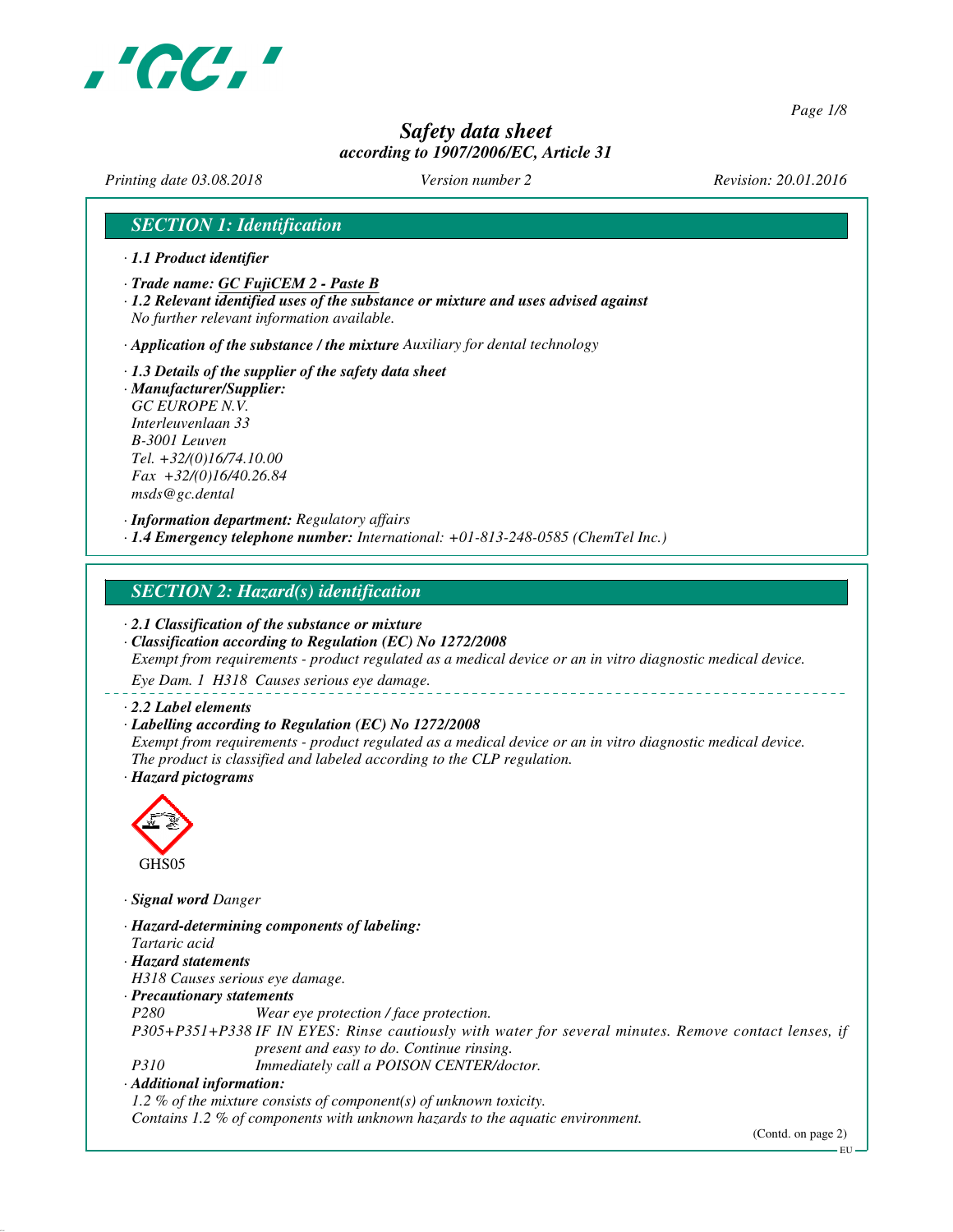*Printing date 03.08.2018 Version number 2 Revision: 20.01.2016*

(Contd. of page 1)

#### *Trade name: GC FujiCEM 2 - Paste B*

*· 2.3 Other hazards*

*· Results of PBT and vPvB assessment*

*· PBT: Not applicable.*

*· vPvB: Not applicable.*

## *SECTION 3: Composition/information on ingredients*

#### *· 3.2 Chemical characterization: Mixtures*

*· Description:*

*Only substances required to be mentioned according to Annex II of regulation 1907/2006 are listed. Information on the other substances that may be present can be obtained upon request.*

*· Dangerous components:*

*87-69-4 Tartaric acid Eye Dam. 1, H318 5-<10%*

*· Additional information: For the wording of the listed hazard phrases refer to section 16.*

# *SECTION 4: First-aid measures*

*· 4.1 Description of first aid measures*

*· General information:*

*Immediately remove any clothing soiled by the product.*

- *If symptoms persist consult doctor.*
- *· After inhalation:*

*Supply fresh air. If required, provide artificial respiration. Keep patient warm. Consult doctor if symptoms persist. Take affected persons into fresh air and keep quiet.*

- *· After skin contact:*
- *Seek medical treatment.*

*If skin irritation continues, consult a doctor.*

*· After eye contact:*

*Protect unharmed eye.*

*Rinse opened eye for several minutes under running water.*

*Call a doctor immediately.*

*· After swallowing:*

*Rinse out mouth and then drink plenty of water.*

*If symptoms persist consult doctor.*

*· 4.2 Most important symptoms and effects, both acute and delayed No further relevant information available.*

*· 4.3 Indication of any immediate medical attention and special treatment needed*

*No further relevant information available.*

## *SECTION 5: Fire-fighting measures*

#### *· 5.1 Extinguishing media*

- *· Suitable extinguishing agents: CO2, extinguishing powder or water spray. Fight larger fires with water spray or alcohol resistant foam. Use fire fighting measures that suit the environment.*
- *· For safety reasons unsuitable extinguishing agents: Water with full jet*

*· 5.2 Special hazards arising from the substance or mixture*

- *Formation of toxic gases is possible during heating or in case of fire.*
- *· 5.3 Advice for firefighters*

*· Protective equipment: Wear self-contained respiratory protective device.*

(Contd. on page 3)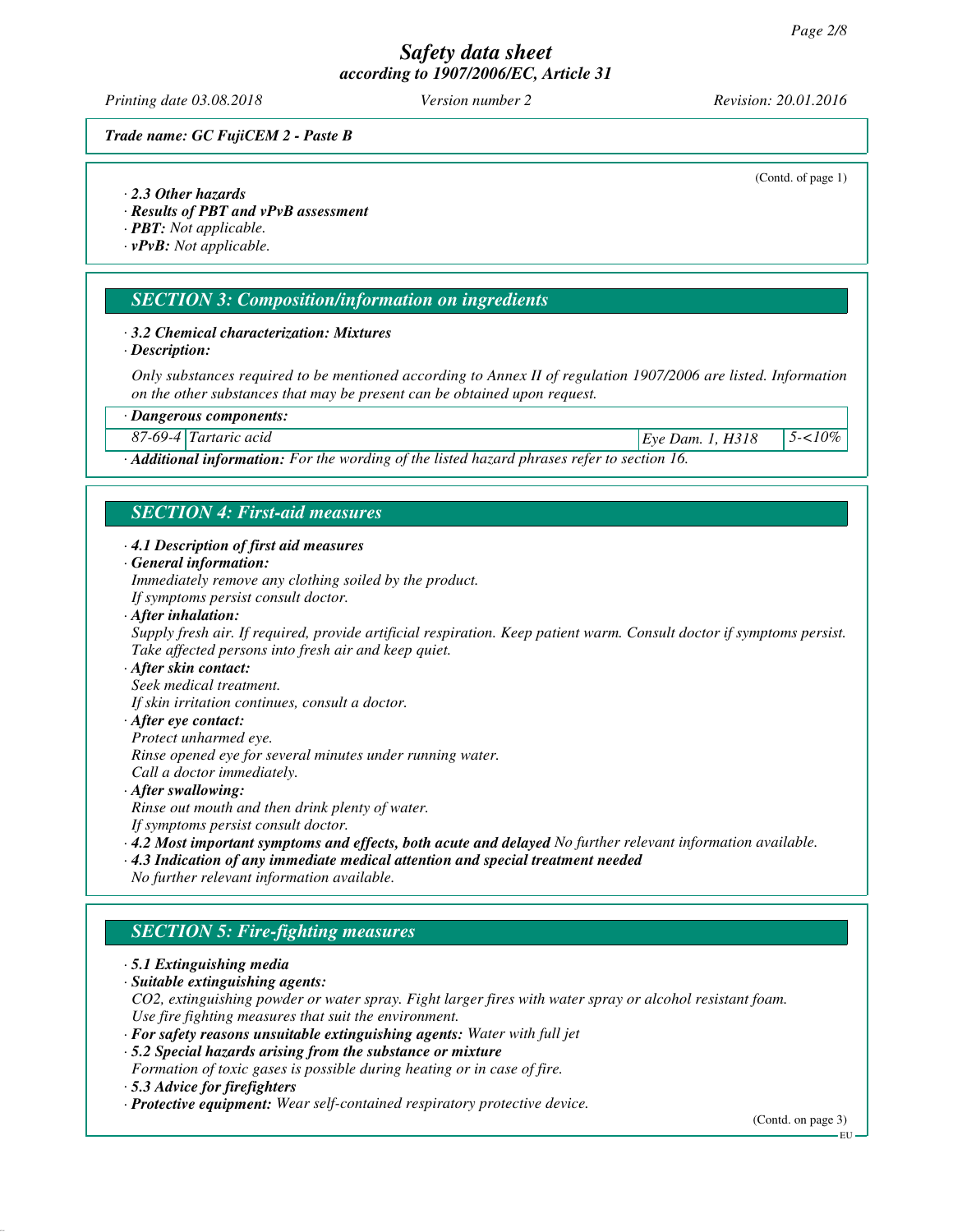*Printing date 03.08.2018 Version number 2 Revision: 20.01.2016*

(Contd. of page 2)

## *Trade name: GC FujiCEM 2 - Paste B*

#### *· Additional information*

*Dispose of fire debris and contaminated fire fighting water in accordance with official regulations.*

#### *SECTION 6: Accidental release measures*

#### *· 6.1 Personal precautions, protective equipment and emergency procedures Remove persons from danger area. Avoid contact with the eyes and skin. Wear protective clothing. · 6.2 Environmental precautions: Do not allow product to reach sewage system or any water course.*

*Inform respective authorities in case of seepage into water course or sewage system. Do not allow to penetrate the ground/soil. In case of seepage into the ground inform responsible authorities. · 6.3 Methods and material for containment and cleaning up:*

*Absorb liquid components with liquid-binding material. Dispose of the collected material according to regulations.*

#### *· 6.4 Reference to other sections*

*See Section 7 for information on safe handling.*

*See Section 8 for information on personal protection equipment.*

*See Section 13 for disposal information.*

## *SECTION 7: Handling and storage*

*· 7.1 Precautions for safe handling*

*Ensure good ventilation/exhaustion at the workplace.*

*Prevent formation of aerosols.*

*Avoid contact with the eyes and skin.*

*· Information about protection against explosions and fires: No special measures required.*

*· 7.2 Conditions for safe storage, including any incompatibilities*

*· Storage:*

*· Requirements to be met by storerooms and receptacles: Store only in unopened original receptacles.*

- *· Information about storage in one common storage facility: Store away from foodstuffs.*
- *· Further information about storage conditions: Keep receptacle tightly sealed.*
- *· 7.3 Specific end use(s) No further relevant information available.*

#### *SECTION 8: Exposure controls/personal protection*

*· Additional information about design of technical systems: No further data; see item 7.*

*· Components with limit values that require monitoring at the workplace:*

*The product does not contain any relevant quantities of materials with critical values that have to be monitored at the workplace.*

*· Additional information: The lists that were valid during the creation were used as basis.*

- *· 8.2 Exposure controls*
- *· Personal protective equipment:*
- *· General protective and hygienic measures:*

*The usual precautionary measures for handling chemicals should be followed. Avoid contact with the eyes and skin.*

(Contd. on page 4)

*<sup>·</sup> 8.1 Control parameters*

EU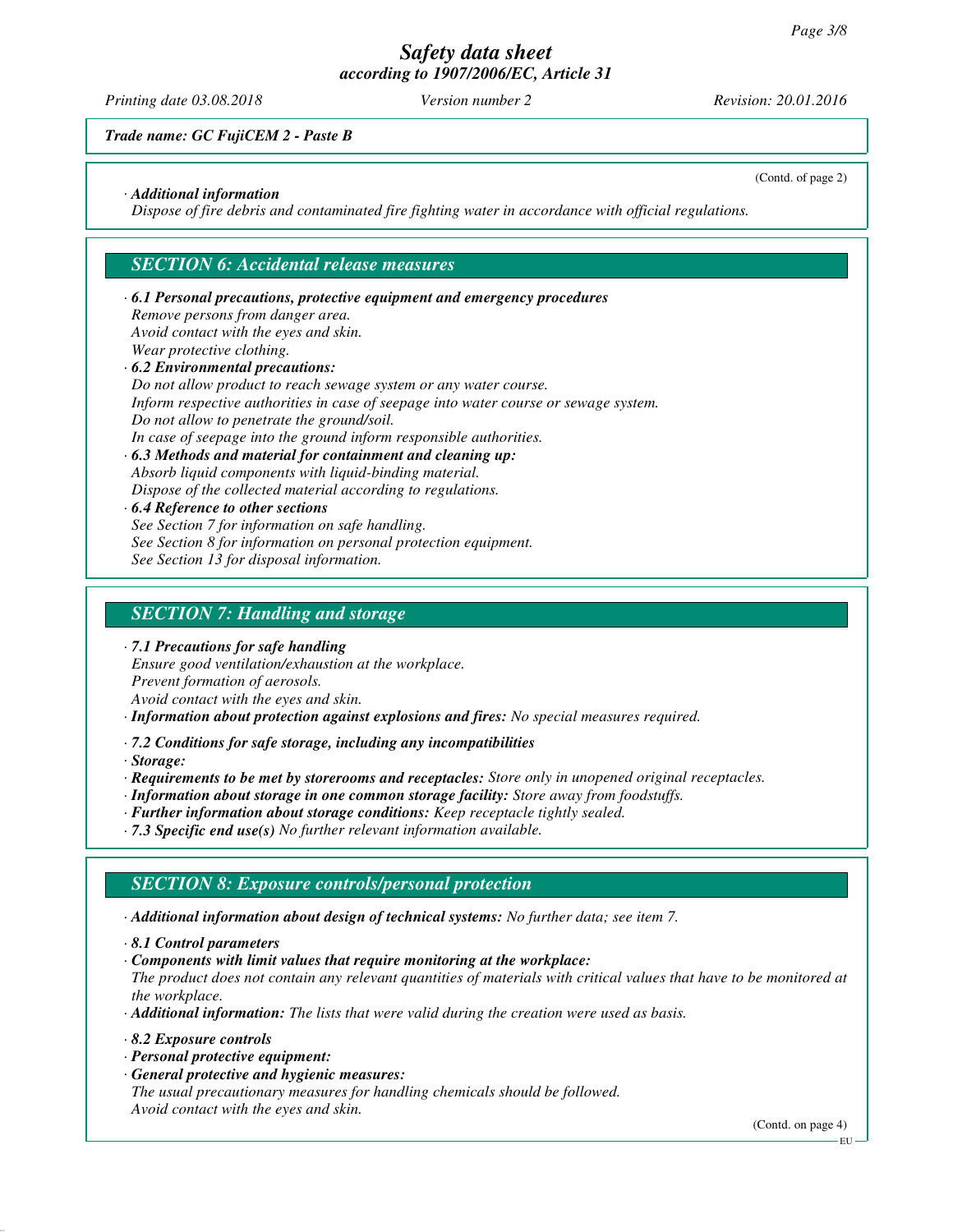*Printing date 03.08.2018 Version number 2 Revision: 20.01.2016*

*Trade name: GC FujiCEM 2 - Paste B*

(Contd. of page 3) *Wash hands before breaks and at the end of work. Keep away from foodstuffs, beverages and feed. Immediately remove all soiled and contaminated clothing. · Breathing equipment: Suitable respiratory protective device recommended. · Protection of hands: Protective gloves · Material of gloves The selection of the suitable gloves does not only depend on the material, but also on further marks of quality and varies from manufacturer to manufacturer. As the product is a preparation of several substances, the resistance of the glove material can not be calculated in advance and has therefore to be checked prior to the application. · Penetration time of glove material The exact break through time has to be found out by the manufacturer of the protective gloves and has to be observed. · Eye protection: Tightly sealed goggles SECTION 9: Physical and chemical properties · 9.1 Information on basic physical and chemical properties · General Information · Appearance: Form: Pasty Color: Blue Characteristic*<br>*Not determined. · Odor threshold: Not determined. · pH-value: Not determined. · Change in condition Melting point/Melting range: Undetermined. Boiling point/Boiling range: Undetermined. · Flash point: Not applicable.*

| $\cdot$ Flammability (solid, gaseous): | Not applicable.                               |
|----------------------------------------|-----------------------------------------------|
| $\cdot$ Ignition temperature:          | Undetermined.                                 |
| $\cdot$ Decomposition temperature:     | Not determined.                               |
| $\cdot$ Auto igniting:                 | Product is not selfigniting.                  |
| · Danger of explosion:                 | Product does not present an explosion hazard. |
| <b>Explosion limits:</b>               |                                               |
| Lower:                                 | Not determined.                               |
| <b>Upper:</b>                          | Not determined.                               |
|                                        | (Contd. on page 5)                            |

EU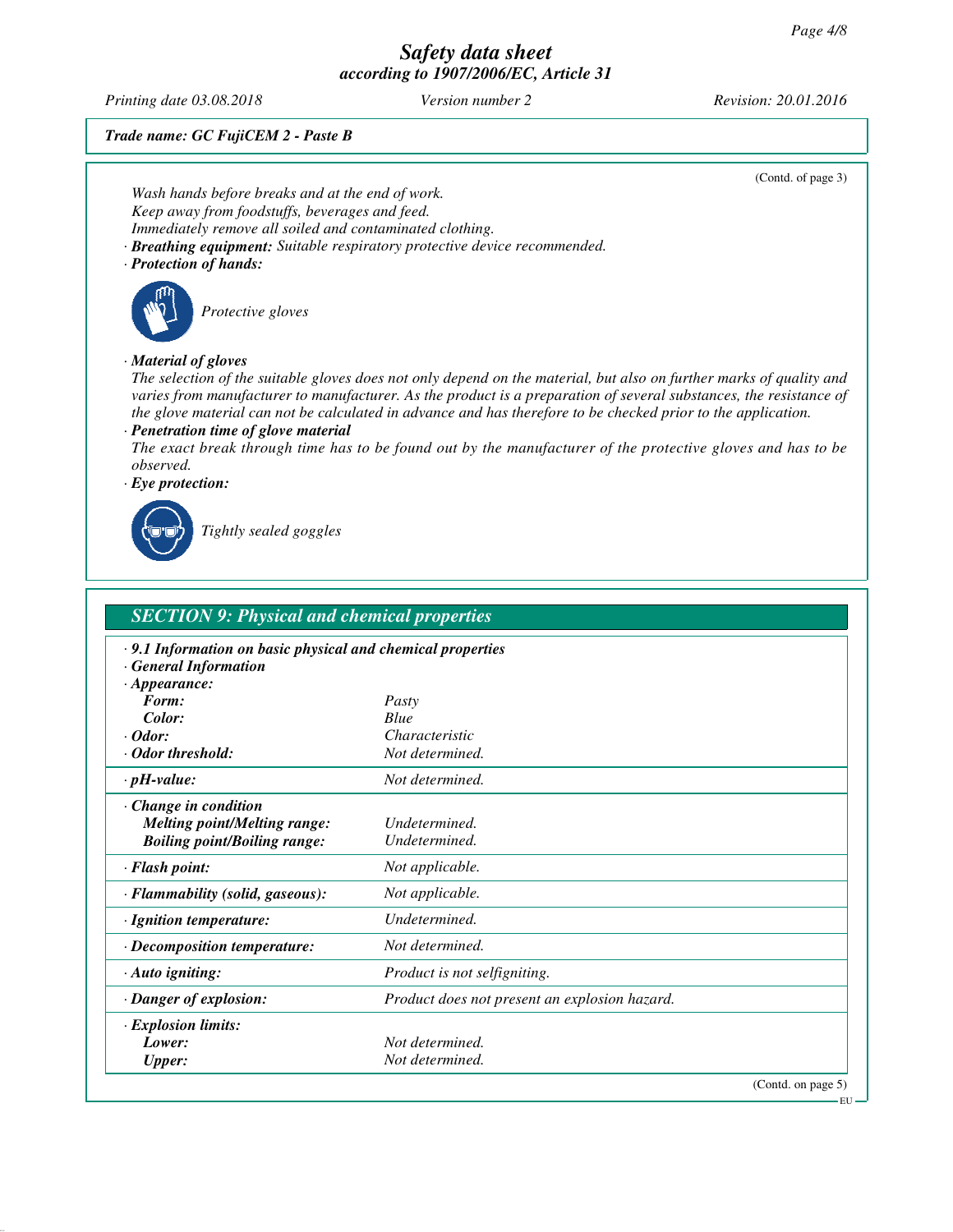*Printing date 03.08.2018 Version number 2 Revision: 20.01.2016*

*Trade name: GC FujiCEM 2 - Paste B*

|                                                            |                                            | (Contd. of page 4) |
|------------------------------------------------------------|--------------------------------------------|--------------------|
| · Vapor pressure:                                          | Not determined.                            |                    |
| $\cdot$ Density:                                           | Not determined.                            |                    |
| $\cdot$ Relative density                                   | Not determined.                            |                    |
| · Vapor density                                            | Not determined.                            |                    |
| $\cdot$ Evaporation rate                                   | Not determined.                            |                    |
| $\cdot$ Solubility in / Miscibility with                   |                                            |                    |
| Water:                                                     | <i>Insoluble.</i>                          |                    |
| · Partition coefficient (n-octanol/water): Not determined. |                                            |                    |
| $\cdot$ Viscosity:                                         |                                            |                    |
| Dynamic:                                                   | Not determined.                            |                    |
| Kinematic:                                                 | Not determined.                            |                    |
| · Solvent content:                                         |                                            |                    |
| Organic solvents:                                          | $0.0\%$                                    |                    |
| Water:                                                     | $36.2\%$                                   |                    |
| $VOC$ (EC)                                                 | 0.0 g/l                                    |                    |
| $\cdot$ 9.2 Other information                              | No further relevant information available. |                    |

#### *SECTION 10: Stability and reactivity*

*· 10.1 Reactivity No further relevant information available.*

*· 10.2 Chemical stability*

*· Thermal decomposition / conditions to be avoided: No decomposition if used according to specifications.*

- *· 10.3 Possibility of hazardous reactions No dangerous reactions known.*
- *· 10.4 Conditions to avoid No further relevant information available.*
- *· 10.5 Incompatible materials: No further relevant information available.*
- *· 10.6 Hazardous decomposition products: No dangerous decomposition products known.*

## *SECTION 11: Toxicological information*

*· 11.1 Information on toxicological effects*

- *· Acute toxicity: Based on available data, the classification criteria are not met.*
- *· LD/LC50 values that are relevant for classification: No further relevant information available.*
- *· Primary irritant effect:*
- *· on the skin: Based on available data, the classification criteria are not met.*

*· on the eye:*

- *Causes serious eye damage.*
- *· Sensitization: Based on available data, the classification criteria are not met.*
- *· Additional toxicological information:*
- *· OSHA-Ca (Occupational Safety & Health Administration)*

*None of the ingredients is listed.*

- *· Repeated dose toxicity No further relevant information available.*
- *· CMR effects (carcinogenity, mutagenicity and toxicity for reproduction) No further relevant information available.*
- *· Germ cell mutagenicity Based on available data, the classification criteria are not met.*
- *· Carcinogenicity Based on available data, the classification criteria are not met.*
- *· Reproductive toxicity Based on available data, the classification criteria are not met.*

(Contd. on page 6)

EU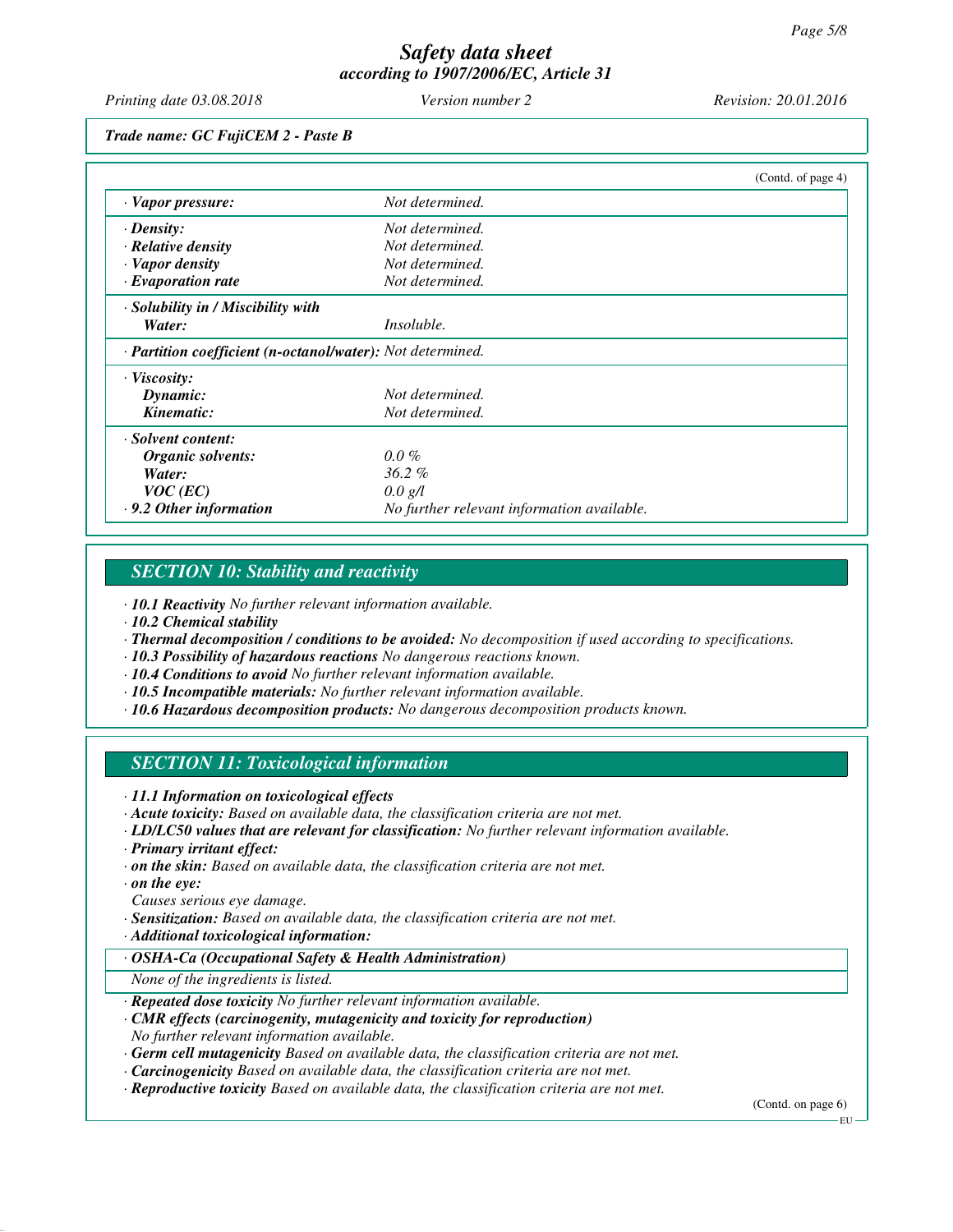*Printing date 03.08.2018 Version number 2 Revision: 20.01.2016*

(Contd. of page 5)

*Trade name: GC FujiCEM 2 - Paste B*

- *· STOT-single exposure Based on available data, the classification criteria are not met.*
- *· STOT-repeated exposure Based on available data, the classification criteria are not met.*
- *· Aspiration hazard Based on available data, the classification criteria are not met.*

## *SECTION 12: Ecological information*

- *· 12.1 Toxicity*
- *· Aquatic toxicity: No further relevant information available.*
- *· 12.2 Persistence and degradability No further relevant information available.*
- *· 12.3 Bioaccumulative potential No further relevant information available.*
- *· 12.4 Mobility in soil No further relevant information available.*
- *· Additional ecological information:*
- *· General notes:*
- *Water hazard class 3 (Self-assessment): extremely hazardous for water*
- *Do not allow product to reach ground water, water course or sewage system, even in small quantities.*
- *Danger to drinking water if even extremely small quantities leak into the ground. · 12.5 Results of PBT and vPvB assessment*
- *· PBT: Not applicable.*
- *· vPvB: Not applicable.*
- *· 12.6 Other adverse effects No further relevant information available.*

## *SECTION 13: Disposal considerations*

- *· 13.1 Waste treatment methods*
- *· Recommendation:*

*Must not be disposed of together with household garbage. Do not allow product to reach sewage system.*

*· European waste catalogue*

| 18 00 00   WASTES FROM HUMAN OR ANIMAL HEALTH CARE AND/OR RELATED RESEARCH (except         |
|--------------------------------------------------------------------------------------------|
| $\vert$ kitchen and restaurant wastes not arising from immediate health care)              |
|                                                                                            |
| 18 01 00   wastes from natal care, diagnosis, treatment or prevention of disease in humans |

18 01 06\* chemicals consisting of or containing hazardous substances

*· Uncleaned packagings:*

*· Recommendation: Disposal must be made according to official regulations.*

| $\cdot$ 14.1 UN-Number                  |               |  |
|-----------------------------------------|---------------|--|
| · ADR, ADN, IMDG, IATA                  | not regulated |  |
| $\cdot$ 14.2 UN proper shipping name    |               |  |
| · ADR, ADN, IMDG, IATA                  | not regulated |  |
| $\cdot$ 14.3 Transport hazard class(es) |               |  |
| · ADR, ADN, IMDG, IATA                  |               |  |
| $\cdot$ Class                           | not regulated |  |
| $\cdot$ 14.4 Packing group              |               |  |
| · ADR, IMDG, IATA                       | not regulated |  |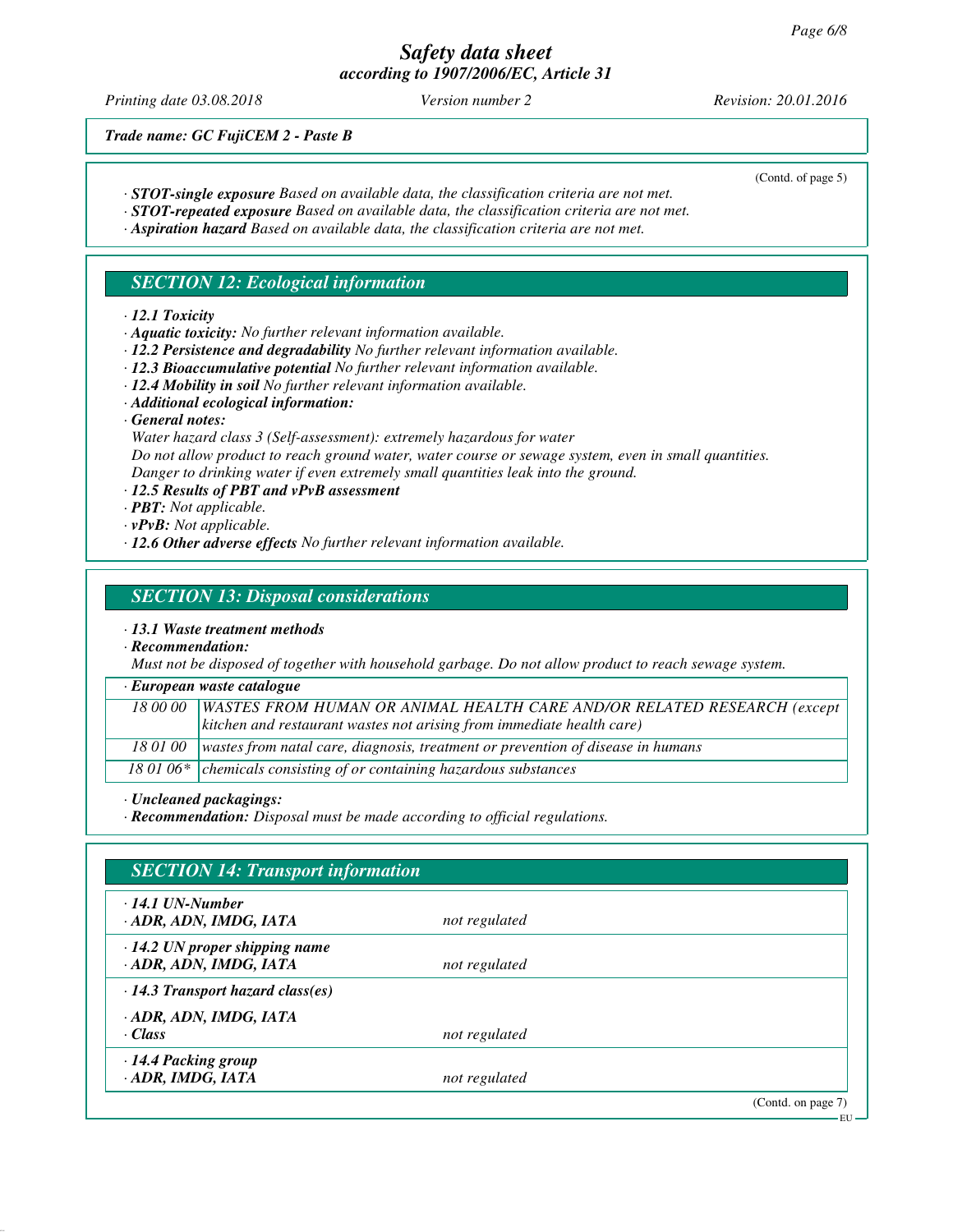*Printing date 03.08.2018 Version number 2 Revision: 20.01.2016*

*Trade name: GC FujiCEM 2 - Paste B*

|                                                         |                 | (Contd. of page $6$ ) |
|---------------------------------------------------------|-----------------|-----------------------|
| 14.5 Environmental hazards:                             |                 |                       |
| $\cdot$ Marine pollutant:                               | No              |                       |
| $\cdot$ 14.6 Special precautions for user               | Not applicable. |                       |
| $\cdot$ 14.7 Transport in bulk according to Annex II of |                 |                       |
| <b>MARPOL73/78 and the IBC Code</b>                     | Not applicable. |                       |
| · UN "Model Regulation":                                | not regulated   |                       |
|                                                         |                 |                       |

## *SECTION 15: Regulatory information*

*· 15.1 Safety, health and environmental regulations/legislation specific for the substance or mixture · Sara*

*· Section 355 (extremely hazardous substances):*

*None of the ingredient is listed.*

*· Section 313 (Specific toxic chemical listings):*

*None of the ingredients is listed.*

*· Proposition 65*

*· Chemicals known to cause cancer:*

*14808-60-7 Quartz*

*· Chemicals known to cause reproductive toxicity for females:*

*None of the ingredients is listed.*

*· Chemicals known to cause reproductive toxicity for males:*

*None of the ingredients is listed.*

*· Chemicals known to cause developmental toxicity:*

*None of the ingredients is listed.*

*· Carcinogenic categories*

*· EPA (Environmental Protection Agency)*

*None of the ingredients is listed.*

*· TLV (Threshold Limit Value established by ACGIH)*

*14808-60-7 Quartz A2*

*· MAK (German Maximum Workplace Concentration)*

*14808-60-7 Quartz 1* 

*· NIOSH-Ca (National Institute for Occupational Safety and Health)*

*14808-60-7 Quartz*

*· Directive 2012/18/EU*

*· Named dangerous substances - ANNEX I None of the ingredients is listed.*

*· REGULATION (EC) No 1907/2006 ANNEX XVII Conditions of restriction: 3*

*· 15.2 Chemical safety assessment: A Chemical Safety Assessment has not been carried out.*

(Contd. on page 8)

EU